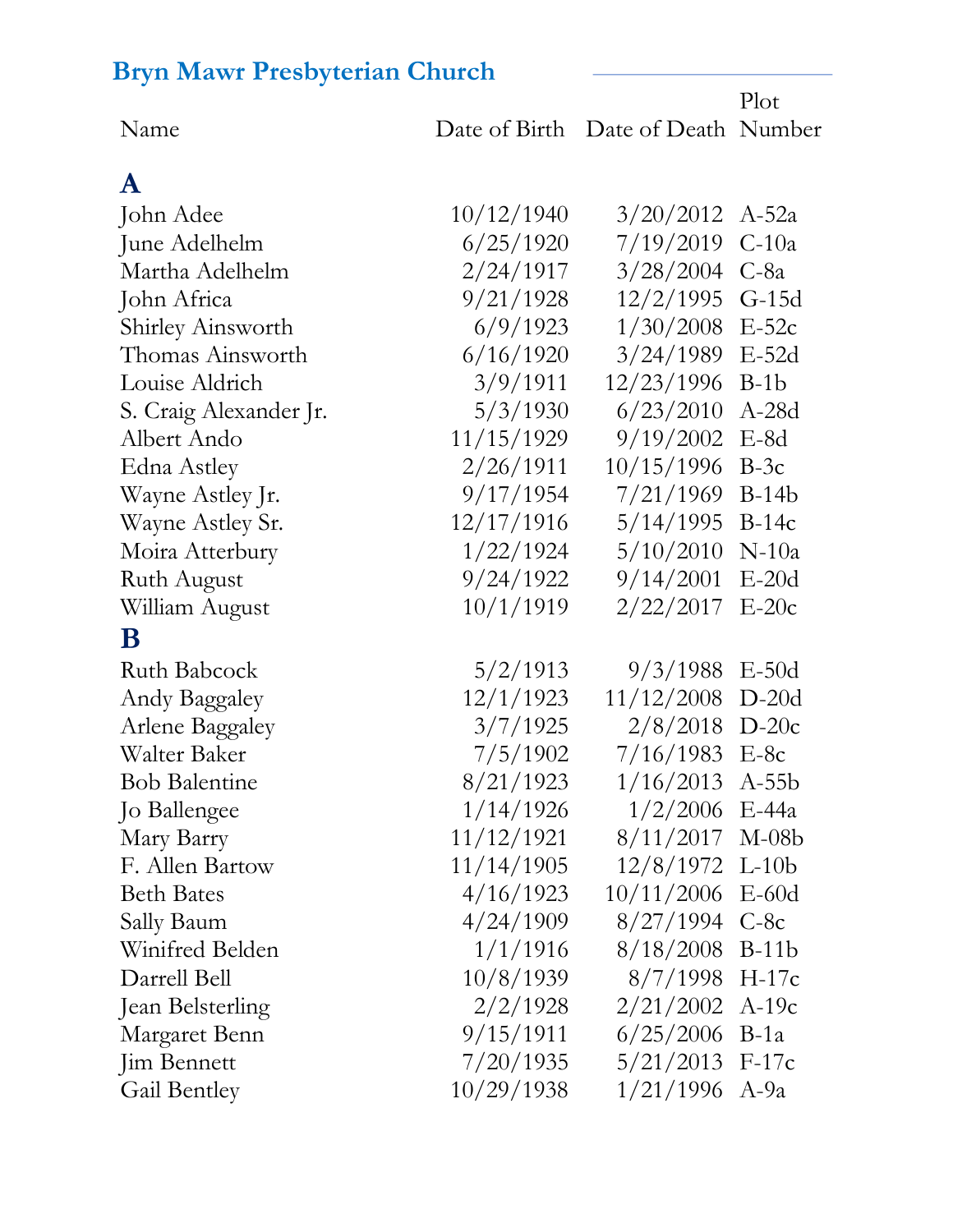Name Date of Birth Date of Death Number Plot Sandra Besaha 2/28/1947 3/14/2018 F-24d Gladys Bickers 7/3/1904 1/22/1983 G-3c Harold Billian 7/31/1918 7/9/1988 J-10c Russell Blackwood Jr. 10/16/1900 8/22/1987 A-5a Eleanore Blake 10/17/1913 9/18/1984 K-8c Jean Bloom 4/19/1912 4/16/2013 C-8d Jack Bogle 5/8/1929 1/16/2019 I-32a Betty Bohlen 8/16/1920 10/16/2014 A-2a Bobbie Bond 1/5/1912 2/17/2000 H-1a David Bond 9/27/1949 2/8/1995 D-14c Geraldine Bond 3/14/1920 2/12/2008 D-14a Arthur Bonde 7/20/1908 1/28/1983 I-7c Leonard Borkland 8/27/1914 9/10/2008 J-4b Mary Bowman 12/25/1904 1/20/2006 A-19b Edith Branin 2/14/1901 4/29/1999 F-4b Manlif Branin 1/27/1901 11/13/1995 F-4c Mona Brearley 9/16/1913 3/11/2000 F-8b Thomas Bressi 1/1/1925 5/19/2017 A-24d Milly Brill 12/7/1919 10/31/2018 C-13a Nancy Brink 6/15/1930 2/7/1983 H-7d Lisa Brinton 5/31/1954 3/13/2004 C-21d David Brown 3/20/1953 12/30/2004 F-10b Mimi Brown 5/31/1924 12/4/2012 F-10a Bud Brown Jr 4/25/1928 7/15/2011 E-59e Bob Bryans 9/21/1928 4/16/2007 A-27c Nena Bryans 5/6/1930 3/26/2019 A-27b Joy Bryant 4/25/1925 1/27/2015 N-14b Ann Buchanan 6/6/1921 11/30/2017 J-42a Louise Burnstein 10/26/1930 3/11/2016 A-8a Ruth Byrd 3/24/1916 4/14/2006 L-11a **C** Virginia Calder 4/3/1915 3/21/1997 D-11a Bob Camp 3/29/1932 9/18/2004 E-37c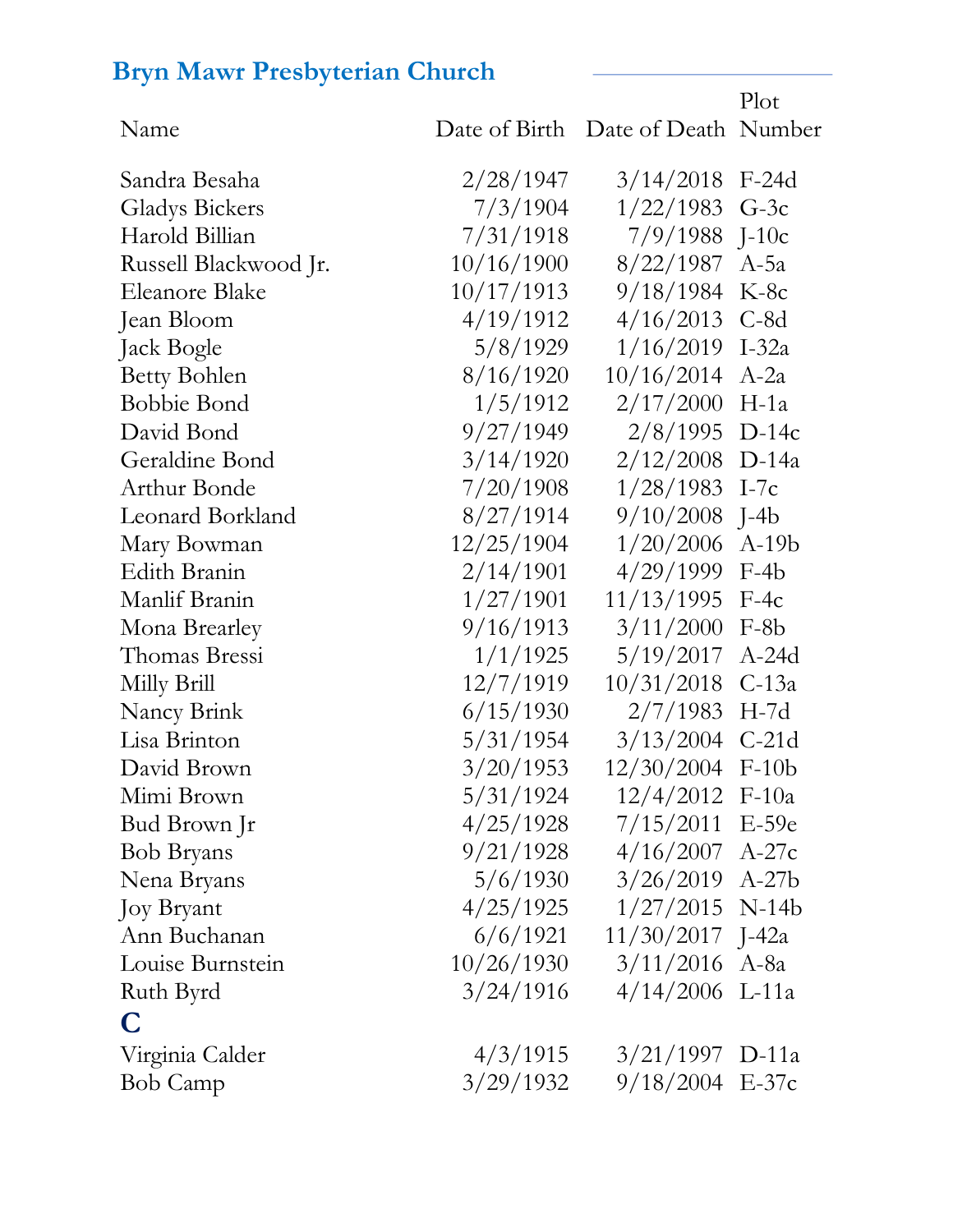| Name                 |            | Date of Birth Date of Death Number | 17 IO L |
|----------------------|------------|------------------------------------|---------|
| Robert E. Campbell   | 10/12/1931 | 2/2/2020                           | $F-26a$ |
| Olivia Capers        | 2/9/1936   | 3/21/2007                          | $A-27d$ |
| Terry Carrigan       | 2/17/1931  | 3/14/2014                          | $N-9d$  |
| Art Carvolth         | 3/20/1927  | 6/4/2006                           | $C-24c$ |
| Barbara Carvolth     | 8/14/1929  | 4/29/2009                          | $C-24b$ |
| Joe Castle II        | 7/25/1932  | 8/15/2005                          | $E-34e$ |
| Frances Charrington  | 5/16/1916  | 12/16/2000                         | $C-19c$ |
| <b>Grafton Chase</b> | 5/2/1921   | 10/10/1993                         | $G-13c$ |
| Milton Chauner       | 7/18/1917  | 1/20/1995                          | $E-14c$ |
| Stan Clader          | 1/15/1917  | 9/10/2000                          | $F-11c$ |
| Maurice Clancy       | 12/8/1915  | 12/17/1985                         | $E-9c$  |
| Cardlyn Clark        | 5/15/1908  | 3/26/2011                          | $H-15b$ |
| Herb Clarke          | 7/10/1927  | 1/8/2012                           | $B-06c$ |
| Clif Collings Jr.    | 1/1/1917   | 11/2/2014                          | $A-46a$ |
| <b>Ruth Converse</b> | 1/1/1922   | 12/1/2010                          | $N-12b$ |
| John Converse II     | 6/28/1920  | 3/9/1999                           | $N-12c$ |
| <b>Betty Cooper</b>  | 11/13/1917 | 4/27/1983                          | $M-7c$  |
| Jim Cooper           | 2/18/1914  | 7/30/2003                          | $M-7b$  |
| W. Henry Cordray Jr. | 2/17/1940  | 3/8/2004                           | $H-24c$ |
| Glenn Corl           | 4/26/1955  | 7/3/2006                           | $H-25c$ |
| Phyllis Corl         | 4/12/1917  | 2/20/2002                          | $H-25d$ |
| Debra Craig          | 7/20/1953  | 11/5/1990                          | $D-23d$ |
| Elmer Craig          | 5/22/1912  | 7/24/1997 E-23c                    |         |
| James Craig          | 1/17/1942  | $5/15/2007$ E-23a                  |         |
| John Cranford        | 8/1/1948   | $11/22/2017$ B-11a                 |         |
| Topsy Cunningham     | 12/16/1945 | $4/13/1992$ K-12d                  |         |
| $\mathbf D$          |            |                                    |         |
| Roger Decker         | 9/28/1931  | $9/6/1993$ L-5a                    |         |
| Josey Denigan        | 6/1/1933   | $7/19/1994$ C-9a                   |         |
| Victoria Detweiler   | 2/2/1904   | $2/6/1989$ F-2a                    |         |
| Anne DeWalt          | 8/25/1913  | $4/14/2006$ E-24c                  |         |
| Ned Dillon           | 5/19/1926  | $1/23/2003$ L-13c                  |         |
| Margot Dolby         | 5/5/1918   | $5/16/2006$ B-4a                   |         |
|                      |            |                                    |         |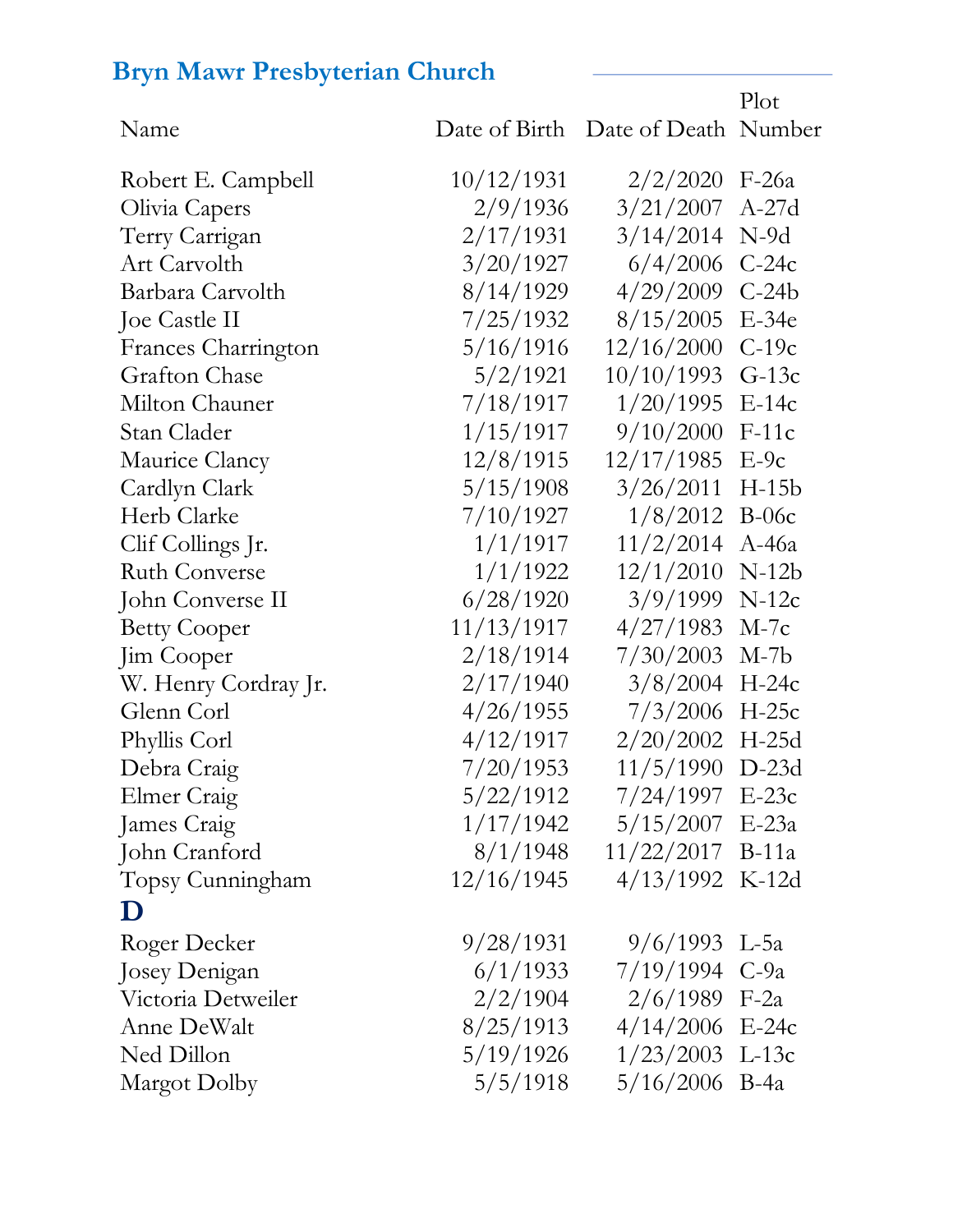| Name                |            | Date of Birth Date of Death Number | 1. IOF  |
|---------------------|------------|------------------------------------|---------|
| Ray Dollenmayer     | 9/3/1901   | 3/3/1993                           | $A-2c$  |
| Ruth Dollenmayer    | 2/23/1905  | 3/3/2000                           | $A-2b$  |
| C. Dan Drake        | 8/28/1926  | 7/16/1991                          | $D-12b$ |
| Nancy Drake         | 10/11/1928 | 3/9/2008                           | $D-12a$ |
| Mary Dubois         | 1/5/1921   | 9/3/2014                           | $D-5d$  |
| <b>Stewart Duff</b> | 5/31/1936  | 11/25/1989                         | $G-3b$  |
| Marjorie Duffield   | 6/21/1922  | 6/11/2004                          | $L-6b$  |
| Richard Duffield    | 7/16/1915  | 12/4/1999                          | $L-6c$  |
| Mabel Dyer          | 12/19/1906 | 3/7/1989                           | $H-1d$  |
| W. Dyer             | 7/8/1906   | 9/14/1970                          | $H-1c$  |
| Dyke Dykstra        | 12/4/1920  | 11/20/2003                         | $A-6c$  |
| $\bf E$             |            |                                    |         |
| John Eakle          | 12/2/1921  | $6/19/1984$ D-8c                   |         |
| Bobbie Eckman       | 10/26/1921 | 9/21/2014                          | $B-27c$ |
| John Eckman         | 7/20/1919  | 12/17/1993                         | $I-13c$ |
| Kenneth Eden        | 5/28/1901  | 1/8/1986                           | $L-9c$  |
| Ruth Egan           | 3/15/1907  | 12/2/1997                          | $N-4b$  |
| Dick Epps           | 4/11/1942  | 8/6/1992                           | $A-13c$ |
| Jean Epps           | 6/30/1929  | 7/21/2018                          | $A-25b$ |
| Harry Erb           | 1/28/1901  | 5/7/1984                           | $H-4c$  |
| Howard Esslinger    | 8/3/1920   | 7/22/1986                          | $K$ -4a |
| Frances Etherington | 4/12/1918  | 6/30/2018                          | $M-1b$  |
| Fred Etherington    | 5/5/1913   | 11/12/2009 M-1c                    |         |
| Margie Etherington  | 9/26/1916  | $3/21/2003$ E-4c                   |         |
| Burt Etherington Jr | 11/3/1909  | $12/19/2006$ E-4b                  |         |
| N. Charlene Evert   | 7/7/1933   | $7/29/2005$ D-22c                  |         |
| Anna Ewalt          | 4/16/1921  | $10/30/2005$ D-17b                 |         |
| F                   |            |                                    |         |
| Margaret Fanok      | 2/8/1917   | $4/30/2018$ F-24a                  |         |
| John Fasoldt        | 2/24/1913  | $1/16/1982$ B-7c                   |         |
| Doug Feaster        | 9/18/1930  | $5/5/2011$ A-34a                   |         |
| Pat Fenn            | 9/21/1936  | $1/24/2007$ N-11a                  |         |
| Sally Fetter        | 8/25/1917  | $9/8/2005$ O-4c                    |         |

 $P_{\text{hot}}$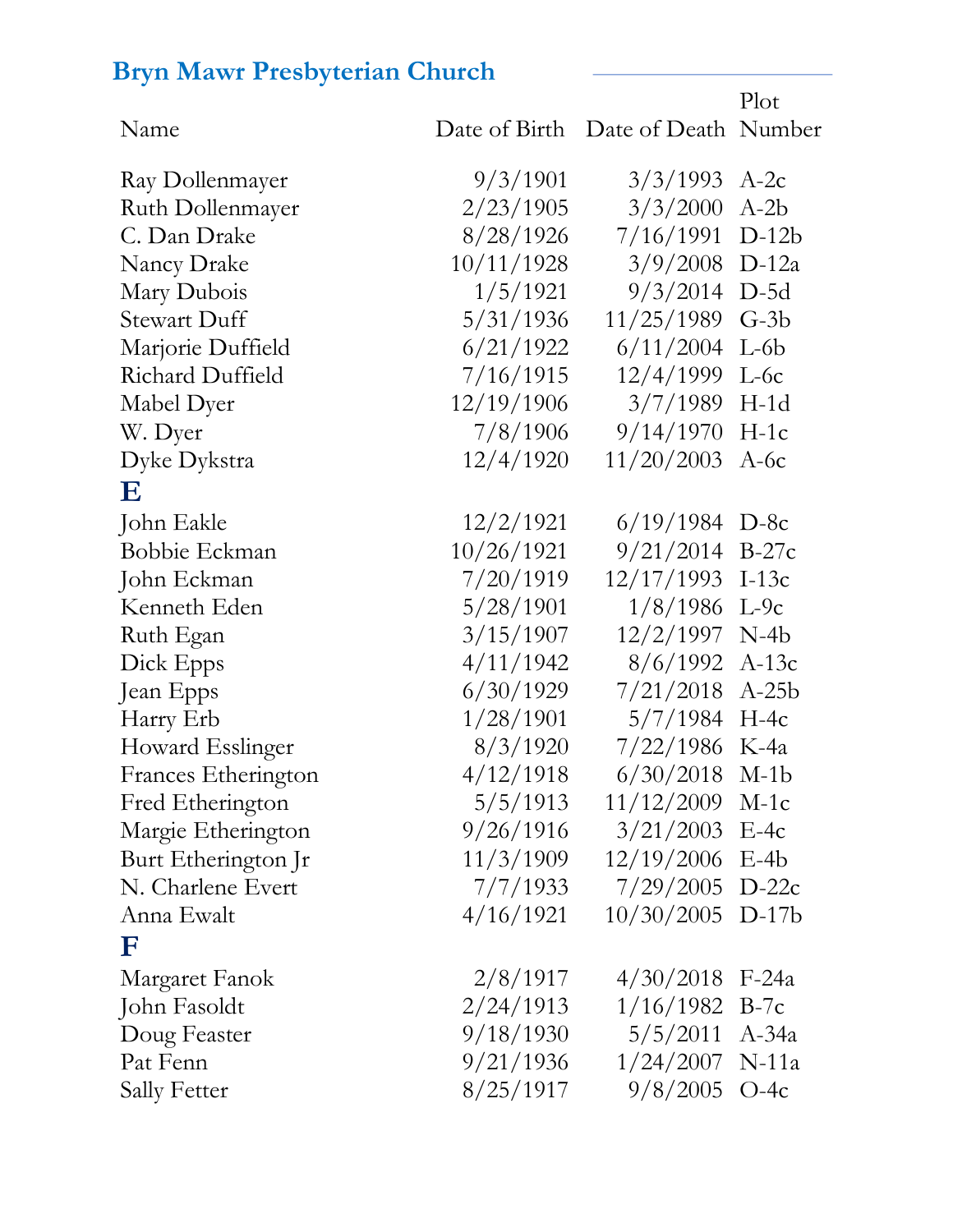|                        |            |                                    | Plot    |
|------------------------|------------|------------------------------------|---------|
| Name                   |            | Date of Birth Date of Death Number |         |
| Otto Finkbeiner        | 1/6/1923   | 5/20/2004                          | $F-24c$ |
| Walt Fish              | 5/17/1932  | 4/4/2008                           | $G-25a$ |
| Ed Flood Jr            | 8/16/1927  | 8/29/2012                          | $E-35a$ |
| Anne Middleton Flood   | 1/23/1930  | 6/2/2020                           | $E-35b$ |
| Dick Force             | 4/20/1944  | 1/30/2018                          | $O-12c$ |
| Charles Ford           | 8/16/1906  | 8/27/1989                          | $F-2c$  |
| H. Forster             | 12/31/1914 | 11/5/1983                          | $M-8c$  |
| Melvin Franks          | 3/27/1911  | 2/15/1992                          | $I-12c$ |
| Eileen Frazer          | 2/16/1933  | 2/7/1996                           | $A-17d$ |
| Mary Freeman           | 6/22/1912  | 8/4/2006                           | $D-4a$  |
| Sam French Jr.         | 2/9/1939   | 6/26/1994                          | $M-13c$ |
| Katherine Fridlington  | 2/8/1913   | 6/1/2000                           | $E-38b$ |
| Norman Fridlington     | 7/6/1940   | 12/21/1989                         | $E-38d$ |
| Elizabeth Friend       | 10/20/1933 | 7/18/2003                          | $D-21d$ |
| Theodore Friend        | 8/27/1931  | 11/4/2020                          | $D-21c$ |
| <b>Betty Frisch</b>    | 11/6/1921  | 4/9/2000                           | $B-8a$  |
| D. Craig Fuller        | 3/20/1945  | 2/6/2002                           | $B-20c$ |
| Richard Furniss        | 10/20/1908 | $8/18/1987$ L-7c                   |         |
| G                      |            |                                    |         |
| Thelma Gaddis          | 8/20/1913  | 6/7/2001                           | $F-19c$ |
| John Galson            | 12/30/1914 | 8/9/1996                           | $H-16c$ |
| Margaretta Galson      | 12/8/1947  | $10/8/1997$ H-16b                  |         |
| Carolyn Garner         | 3/21/1921  | $12/18/1980$ D-3c                  |         |
| Doris Garner           | 4/16/1915  | $8/14/2002$ O-3a                   |         |
| <b>Ben Gaston</b>      | 10/27/1910 | $6/1/1997$ B-9a                    |         |
| Marion Gautier         | 2/13/1918  | $9/19/2003$ F-22d                  |         |
| Marie Gerard           | 2/4/1919   | $8/8/1996$ G-25d                   |         |
| Mary Gibson            | 6/4/1922   | $10/3/2013$ D-22a                  |         |
| Robert Gilbert         | 9/29/1917  | $9/30/2003$ H-22c                  |         |
| Wally Gill Jr.         | 2/20/1904  | 12/9/1997                          | $A$ -6a |
| <b>Betty Gillespie</b> | 5/28/1919  | $2/18/2013$ E-42b                  |         |
| Nancy Gillespie        | 1/25/1959  | $6/8/2006$ E-42c                   |         |
| Robert Girvin III      | 2/1/1906   | $9/11/1992$ D-7d                   |         |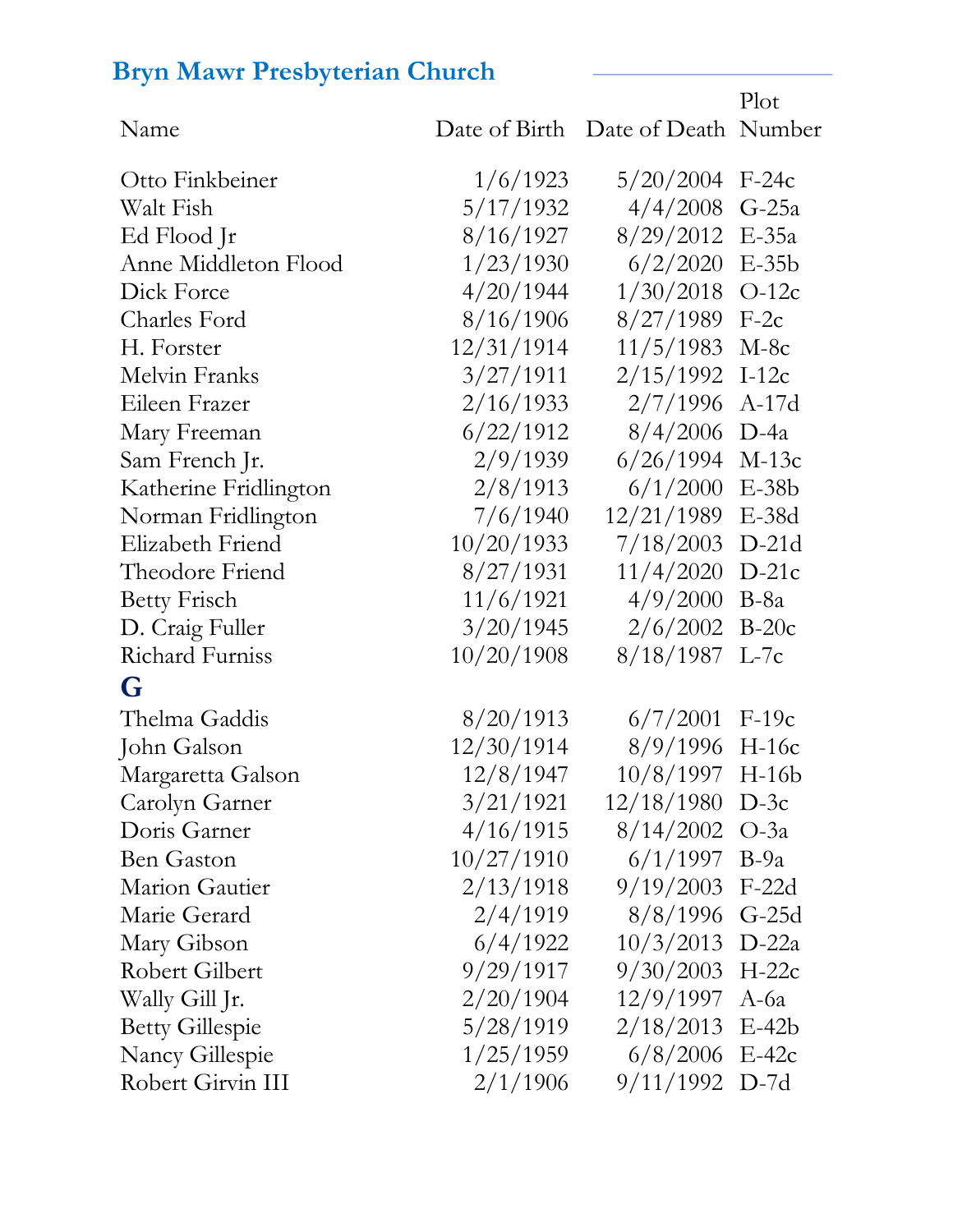|                           |            |                                    | Plot    |
|---------------------------|------------|------------------------------------|---------|
| Name                      |            | Date of Birth Date of Death Number |         |
| Oleva Goldthwaite         | 7/19/1906  | 3/12/1994                          | $I-7b$  |
| Stuart Gord               | 5/17/1936  | 12/14/1990                         | $G-11d$ |
| Ruthann Graf              | 2/17/1926  | 3/24/2015                          | $E-11b$ |
| Harry Grau III            | 1/31/1935  | $10/31/2012$ A-38a                 |         |
| Davis Gregg               | 3/12/1918  | 10/27/1993                         | $E-51d$ |
| Mille Gregg               | 1/24/1920  | 1/15/2000                          | $E-51c$ |
| Marjorie Grogg            | 1/27/1920  | 6/9/1983                           | $H-7a$  |
| <b>Bill Guenther</b>      | 4/16/1908  | 1/10/1995                          | $O-9d$  |
| Peg Guenther              | 12/20/1907 | 8/10/1994                          | $O-9c$  |
| $\bf H$                   |            |                                    |         |
| Fred Haas                 | 7/26/1908  | $4/6/1994$ K-7c                    |         |
| Robert Hackman Sr.        | 7/20/1929  | 9/26/1975                          | $I-5c$  |
| Dorothy Haeberlen         | 1/13/1913  | $5/7/1987$ D-10c                   |         |
| John Haeberlen            | 8/14/1908  | $9/25/1994$ D-10b                  |         |
| Ian Hall                  | 4/9/1924   | 3/14/1997                          | $F-16c$ |
| Oliver Hall               | 8/22/1927  | 5/8/2002                           | $F-21c$ |
| William McAfee Hanna, Jr. | 9/10/1941  | 4/19/2020                          | $C-44a$ |
| George Hannay             | 3/12/1914  | 9/24/2006                          | $C-3b$  |
| Alice L. Hansen           | 2/9/1927   | 2/10/2020                          | $E-16b$ |
| Willard Hansen            | 7/17/1920  | 3/20/1998                          | $E-16c$ |
| R. Alan Harding           | 8/31/1923  | 5/3/2008                           | $B-3a$  |
| <b>Betty Harding</b>      | 7/5/1930   | 1/7/2015                           | $B-3b$  |
| Mildred Hargreaves        | 12/29/1913 | $9/20/2012$ B-34a                  |         |
| Louise Harper             | 11/21/1909 | $1/24/1987$ A-3b                   |         |
| Nancy Harrison            | 8/10/1919  | $7/5/1996$ L-2a                    |         |
| Michael Havens            | 12/28/1947 | $12/2/1994$ I-14c                  |         |
| Catharine Hays            | 4/12/1912  | 3/16/1981                          | $N-2a$  |
| Robert Hayward            | 2/12/1924  | $9/7/1994$ O-9b                    |         |
| H. Heilman                | 1/1/1905   | $1/6/1990$ O-2b                    |         |
| Isabelle Heimer           | 9/28/1904  | $8/22/1990$ I-3a                   |         |
| Susan Heinsohn            | 8/21/1941  | $8/3/2013$ E-12d                   |         |
| <b>Bill Henke</b>         | 6/28/1928  | $10/12/2009$ H-9b                  |         |
| Robert Henn               | 4/5/1935   | $4/4/1996$ G-23c                   |         |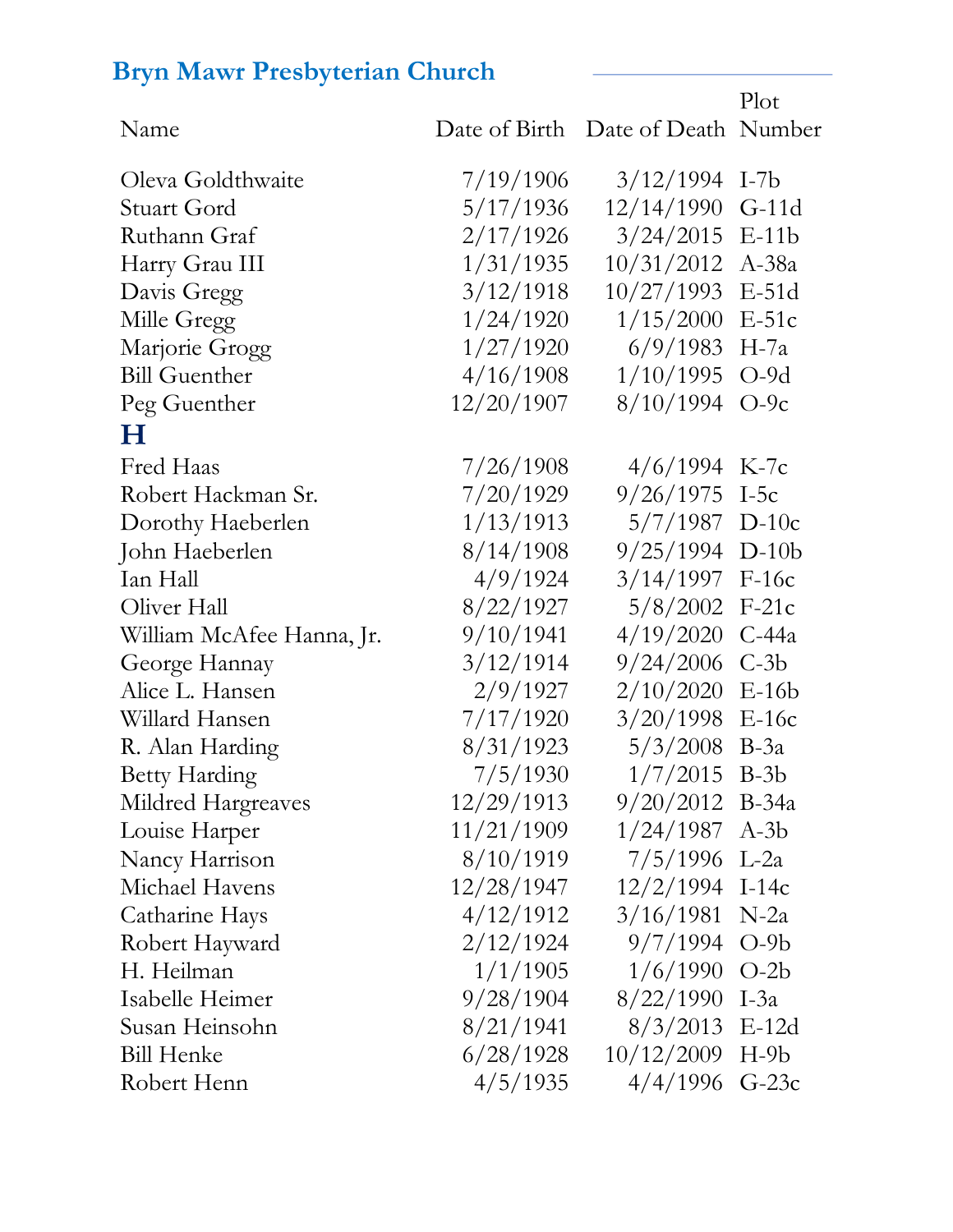| Name                     |            | Date of Birth Date of Death Number |         |
|--------------------------|------------|------------------------------------|---------|
| Fran Hentz               | 8/8/1901   | 2/22/2004                          | $A-11a$ |
| Marie Herd               | 3/25/1905  | 10/3/1984                          | $F-6c$  |
| Elizabeth Herman         | 8/17/1924  | 6/7/2019                           | $B-19c$ |
| Don Heston               | 7/18/1935  | 9/25/2003                          | $H-2c$  |
| John Heston              | 5/30/1905  | 10/24/1989                         | $G-2c$  |
| Lauren Hill              | 10/23/1982 | 3/13/2016                          | A25c    |
| Colson Hillier           | 1/10/1913  | 2/26/1987                          | $M-6c$  |
| Eleanor Hippel           | 12/14/1905 | 3/24/1986                          | $N-2b$  |
| John Hippel              | 6/17/1901  | 8/31/1984                          | $N-2d$  |
| G. Skip Hollingshead III | 6/18/1968  | 4/25/1996                          | $F-15c$ |
| <b>Steve Holstad</b>     | 5/8/1934   | 2/4/2005                           | $A-60c$ |
| Marietta Homeier         | 10/30/1929 | 3/9/2014                           | $G-16b$ |
| Jeanne Hopkins           | 7/16/1922  | 11/9/2009                          | $A-28b$ |
| F. Tom Hopkins           | 11/1/1926  | 1/15/2008                          | $E-5b$  |
| Adam Hopper              | 3/25/1981  | 12/18/2010                         | $G-9a$  |
| Edith Hopper             | 7/15/1924  | 5/20/2010                          | $G-9d$  |
| Harry Hopper Jr.         | 4/30/1922  | 9/9/1996                           | $G-10d$ |
| Doris Hosner             | 12/24/1916 | 10/13/1988                         | $M-10c$ |
| Margaret Huey            | 12/13/1913 | 12/1/2004                          | $J-5b$  |
| Grace Huffaker           | 11/15/1924 | 6/15/1989                          | $J-6c$  |
| <b>Betty Huish</b>       | 7/16/1919  | 7/7/2015                           | $B-10a$ |
| Edna Hull                | 10/11/1919 | 8/7/2014                           | $A-10b$ |
| Victoria Hulse           | 10/28/1913 | $5/7/1996$ B-15c                   |         |
| Charles Humpton          | 8/24/1902  | $5/1/1998$ M-2c                    |         |
| Julia Hunter             | 8/1/1918   | $7/27/2002$ E-23d                  |         |
| Helen Hutchinson         | 11/9/1906  | $3/16/1993$ N-9a                   |         |
| Т                        |            |                                    |         |
| Virginia Inglis          | 5/23/1933  | 10/13/1987                         | $E-10c$ |
| Clark Ingram             | 5/30/1925  | 4/3/2008                           | $E-22d$ |
| Grace Ingram             | 4/14/1908  | $4/5/2003$ E-5c                    |         |
| Edwin Irish              | 8/18/1917  | $4/7/1987$ C-10c                   |         |
| Karin Isakson            | 8/18/1948  | $2/5/1990$ N-10b                   |         |
| Robert Isakson           | 12/21/1920 | 1/16/1989                          | $N-10c$ |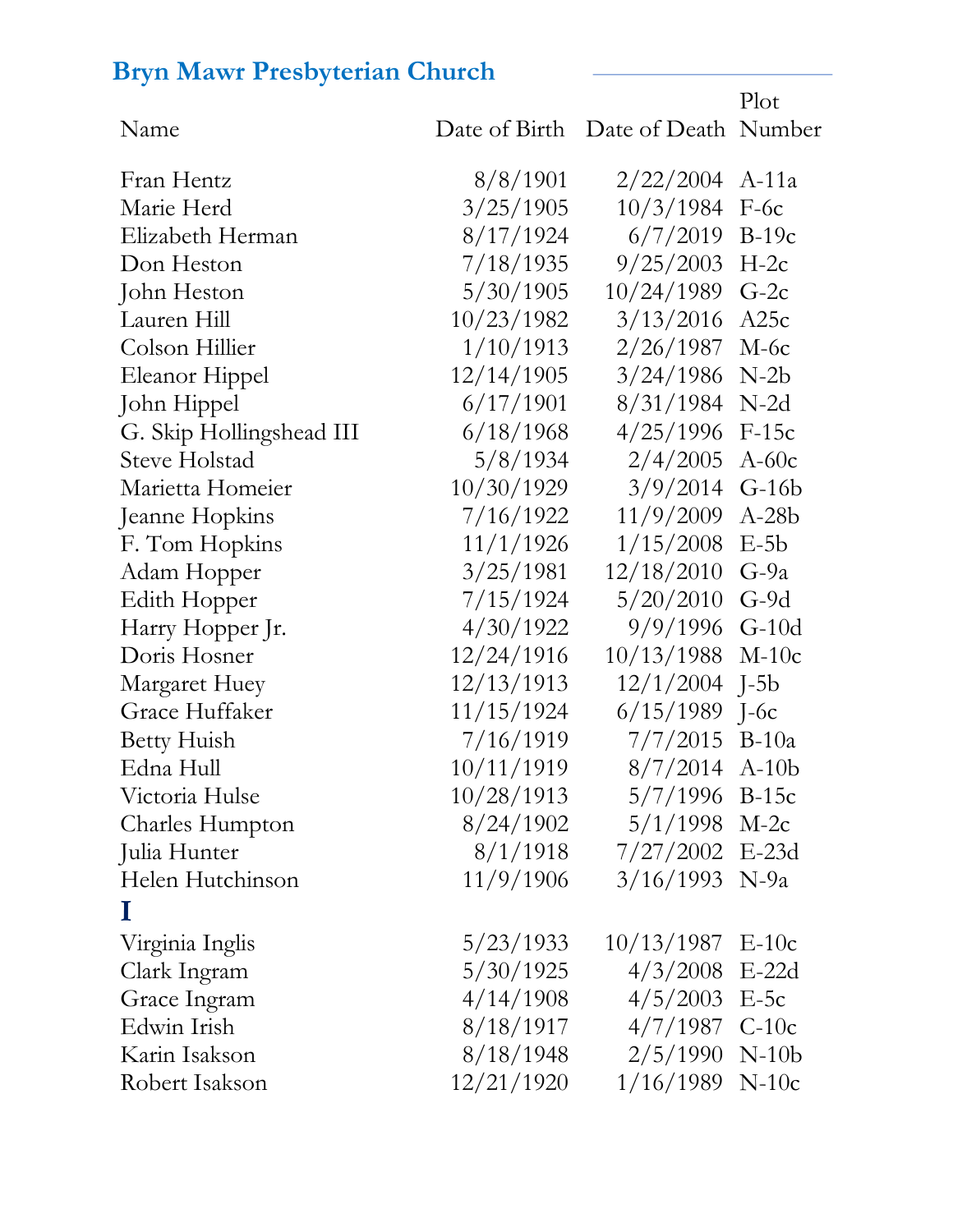|                     |            |                                    | Plot    |
|---------------------|------------|------------------------------------|---------|
| Name                |            | Date of Birth Date of Death Number |         |
| Katie Isett         | 11/19/1908 | $1/26/2002$ F-10c                  |         |
| $\mathbf{J}$        |            |                                    |         |
| June Jarvis         | 6/11/1926  | $8/21/2008$ B-17c                  |         |
| Christoffer Jensen  | 5/12/1982  | $11/2/1982$ C-3c                   |         |
| Jean Johnson        | 3/6/1916   | $3/26/1998$ O-3b                   |         |
| George Justice      | 1/19/1915  | $7/1/1984$ H-8c                    |         |
| $\mathbf K$         |            |                                    |         |
| Berenice Kalbach    | 10/20/1915 | $1/7/2002$ G-7c                    |         |
| Frannie Kay         | 2/25/1912  | $3/7/2002$ E-53c                   |         |
| Gloria Kay          | 8/15/1931  | $3/20/2012$ A-42a                  |         |
| Jack Kay            | 7/11/1930  | 2/13/2013                          | $A-42b$ |
| Kif Kay             | 2/1/1912   | 1/21/2000                          | $E-53d$ |
| Eleanor Keady       | 3/5/1907   | 3/11/1990                          | $F-5c$  |
| Lee Keeler Jr.      | 4/29/1924  | $6/28/2008$ L-02c                  |         |
| Janet Keith         | 9/29/1949  | 10/3/1995                          | $E-3b$  |
| Margaret Keith      | 7/28/1910  | 1/7/2001                           | $E-3a$  |
| Lu Kennedy          | 9/19/1926  | 9/23/2005                          | $E-19c$ |
| Lesley Keogh        | 9/27/1965  | 12/31/2008                         | $B-26b$ |
| Kenneth Kingham     | 9/29/1907  | 6/12/1986                          | $H-9d$  |
| Mary Kingham        | 7/3/1906   | $5/29/1992$ H-9c                   |         |
| G. Kirk             | 5/5/1923   | $7/20/1998$ G-17c                  |         |
| MaryJane Kleckner   | 9/29/1923  | $10/13/2019$ H-10a                 |         |
| Carl Kleckner       | 3/29/1925  | $1/21/2016$ C-13b                  |         |
| Shirley Kleckner    | 4/18/1926  | $3/8/2018$ C-13c                   |         |
| Walter Klingensmith | 10/17/1922 | $1/1/2007$ J-12c                   |         |
| Richard Knecht      | 7/13/1913  | $9/25/2005$ B-6a                   |         |
| <b>Betty Knorr</b>  | 8/17/1916  | 4/13/2014                          | $M-4a$  |
| John Knorr IV       | 7/6/1945   | 10/18/2008                         | $M-4c$  |
| Don Kocher          | 10/23/1926 | $1/18/2003$ O-12d                  |         |
| E. Jim Kohl         | 11/19/1933 | $3/25/2010$ N-5c                   |         |
| Mildred Kossmann    | 10/2/1918  | $12/30/2019$ A-12b                 |         |
| John Kossmann       | 2/25/1917  | 2/11/1991                          | $A-12c$ |
| L                   | 9/8/1938   | $7/12/1991$ D-12c                  |         |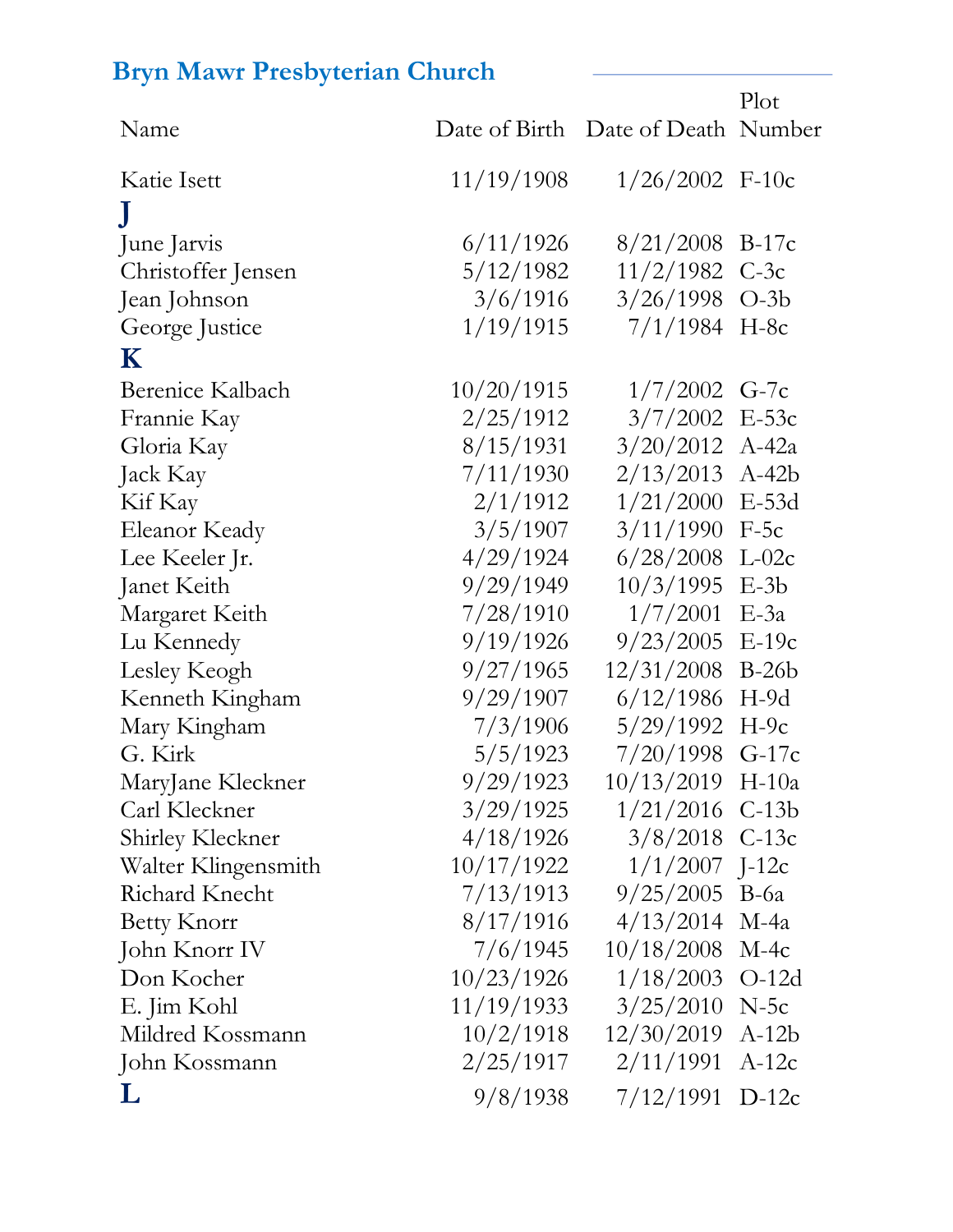|                      |            |                                    | Plot    |
|----------------------|------------|------------------------------------|---------|
| Name                 |            | Date of Birth Date of Death Number |         |
| Shirley Lamberth     |            |                                    |         |
| Hugart Laughlin      | 10/17/1909 | 8/31/1984                          | $H-3b$  |
| Alan Lawley          | 8/29/1933  | 10/17/2017                         | $A-36b$ |
| Jennette Lawrence    | 10/5/1913  | 10/5/2017                          | $A-21d$ |
| <b>Bill LeBuhn</b>   | 8/27/1931  | 11/8/2017                          | $F-12b$ |
| <b>Bill</b> Lee      | 4/8/1930   | 3/29/2019                          | $D-47a$ |
| Valentine Lee        | 9/25/1911  | 10/4/1988                          | $O-2c$  |
| George Lemmon        | 4/10/1932  | 2/12/2001                          | $D-19c$ |
| Clara Lemon          | 12/24/1914 | 8/11/1996                          | $F-15d$ |
| Betty Leydon         | 10/11/1922 | 2/14/1997                          | $H-23c$ |
| J. Tom Ligget Jr.    | 5/11/1926  | 7/29/2014                          | $G-2d$  |
| Frederick Lind Jr.   | 2/19/1930  | 2/27/1980                          | $M-2a$  |
| Roy Lindgren         | 4/5/1932   | 12/10/1991                         | $F-12d$ |
| Katharine Little     | 11/24/1918 | 1/12/1996                          | $G-12b$ |
| Lois Lodge           | 8/31/1914  | 11/26/2002                         | $I-3b$  |
| Howard Lodge Jr      | 2/11/1914  | 1/25/2000                          | $I-3c$  |
| Weedy Loesche        | 3/12/1917  | 11/8/2002                          | $E-56c$ |
| Bill Loesche Jr      | 10/2/1914  | 4/8/2002                           | $E-56d$ |
| Gordon Loos          | 10/24/1926 | 2/3/2006                           | $G-28d$ |
| Bill Ludwig II       | 10/18/1926 | 3/8/2004                           | $A-22c$ |
| M                    |            |                                    |         |
| David MacGregor      | 1/18/1942  | 9/8/2006                           | $B-24c$ |
| Alan MacKenzie       | 3/5/1955   | $7/17/2018$ F-3d                   |         |
| James MacKenzie      | 6/25/1923  | $8/25/2011$ F-3b                   |         |
| Donald MacLaren      | 1/3/1915   | $3/24/1995$ C-14b                  |         |
| John MacMurray       | 4/17/1937  | $10/7/2018$ N-1a                   |         |
| Mary MacMurray       | 2/21/1909  | $10/20/2002$ G-10a                 |         |
| Paul MacMurray       | 1/4/1909   | $2/16/1998$ G-10b                  |         |
| Sis Magoun           | 10/18/1918 | 1/25/2011                          | $E-4a$  |
| Marian Maguire       | 3/12/1910  | $9/24/1988$ I-10c                  |         |
| F. Matheson          | 5/29/1904  | 1/18/1990                          | $D-5b$  |
| Bob Mayfield Jr      | 9/19/1951  | 12/7/2001                          | $N-5d$  |
| Elizabeth McAllister | 1/3/1921   | $7/16/2003$ C-21c                  |         |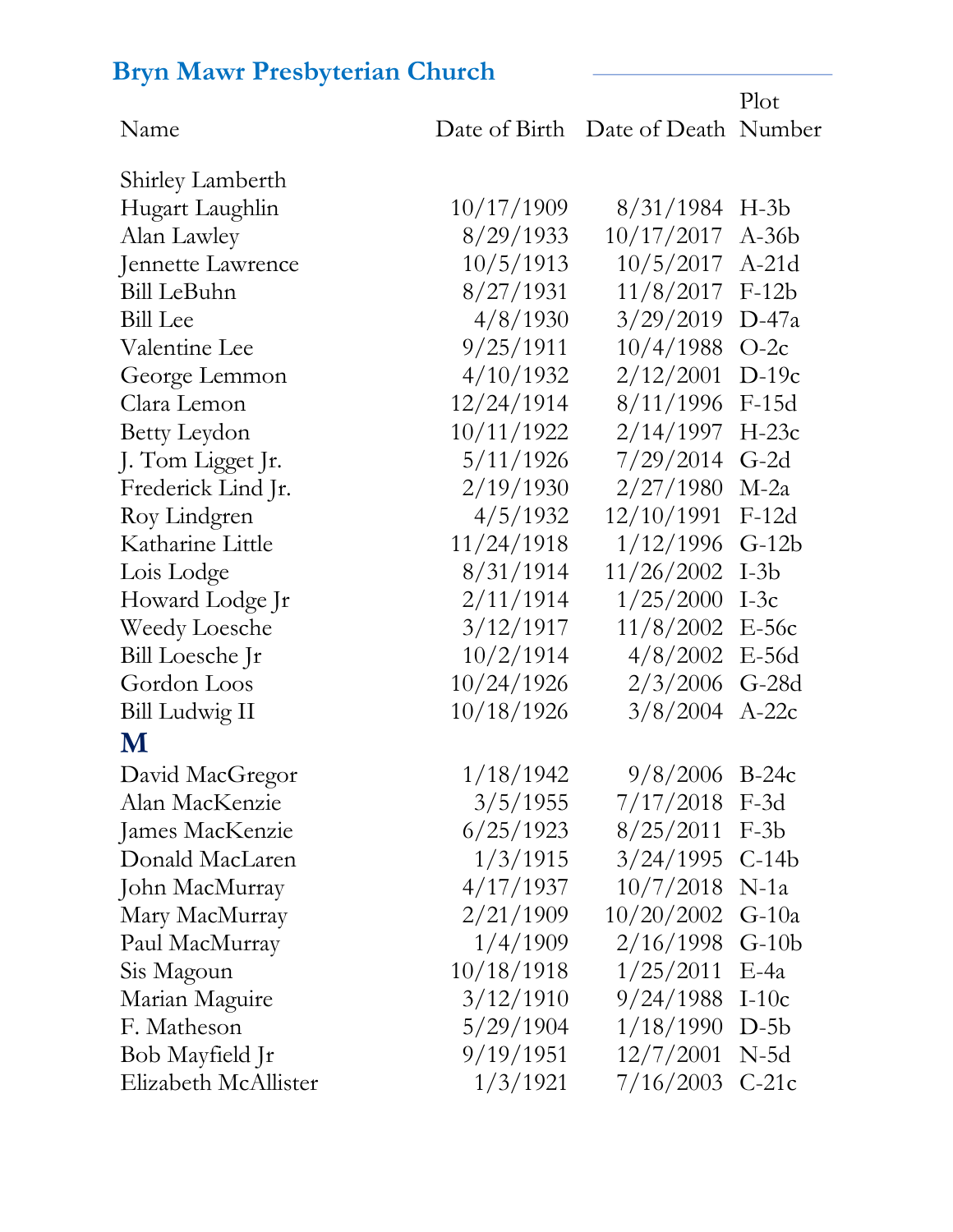|                         |               |                      | Plot    |
|-------------------------|---------------|----------------------|---------|
| Name                    | Date of Birth | Date of Death Number |         |
| Bea McCahan             | 11/13/1916    | 10/13/2011           | $E-36b$ |
| Bill McCahan            | 6/30/1912     | 7/10/2002            | $E-36c$ |
| Bob McCahan             | 11/9/1926     | 6/8/1998             | $O-7c$  |
| Carson McClain          | 6/23/1921     | 12/26/2018           | $E-55c$ |
| Nancy McClain           | 5/31/1926     | 12/3/2001            | $E-55d$ |
| Jack McCombs            | 2/3/1930      | 8/21/2018            | $E-26a$ |
| Bob McConnell Jr.       | 10/31/1918    | 2/17/2007            | $M-5c$  |
| Evelyn McCrea           | 4/27/1902     | 5/10/1998            | $N-6b$  |
| John McGavic            | 2/18/1911     | 5/8/1997             | $H$ -4a |
| John McGowan            | 1/1/1927      | 8/7/2003             | $C-16c$ |
| Marcella McIver         | 8/26/1909     | 3/31/2006            | $H-10b$ |
| Margarett McKeel        | 6/20/1929     | 6/26/2017            | $C-20a$ |
| <b>Bruce McKnight</b>   | 7/3/1935      | 12/10/2007           | $B-27a$ |
| Curtis McLaughlin       | 5/31/1963     | 7/13/2005            | $E-43c$ |
| Nancy McLaughlin        | 7/9/1965      | 8/17/1981            | $E-43d$ |
| June McMillan           | 6/8/1921      | 8/23/2009            | $D-18c$ |
| <b>Gregory McMullan</b> | 10/2/1963     | 1/26/2008            | $B-25c$ |
| Marian McMullan         | 7/3/1938      | 9/29/2013            | $B-25a$ |
| Jane McPherson          | 7/11/1914     | 12/5/1996            | $L-4a$  |
| Fred Medinger           | 2/21/1911     | 11/13/1995           | $E-12c$ |
| Barbara Merin           | 5/22/1934     | 11/16/2016           | $D-40b$ |
| Bob Merin               | 6/16/1933     | 8/27/2017            | $D-40a$ |
| Winnie Metcalf          | 1/1/1916      | $8/18/2008$ B-11b    |         |
| Anna Middleton          | 6/25/1902     | $4/8/1994$ E-35c     |         |
| Herb Middleton Jr.      | 10/19/1926    | $5/11/1998$ E-35f    |         |
| Herbert Middleton Sr.   | 11/25/1901    | $4/21/1992$ E-35d    |         |
| Christina Miller        | 10/25/1915    | 10/2/1990            | $A-4a$  |
| Ed Miller               | 9/13/1941     | 1/8/2008             | $M-41b$ |
| Jack Miller             | 6/14/1927     | $7/15/2012$ B-2b     |         |
| Ken Moore               | 10/3/1935     | 9/27/2007            | $B-26c$ |
| John Moore Jr           | 7/13/1953     | 9/26/2011            | $C-28a$ |
| Ralph Moriarty          | 3/3/1921      | 4/10/2013            | $F-20d$ |
| <b>Bill Morlok</b>      | 1/25/1924     | 1/2/2018             | $G-21c$ |
| Nancy Morlok            | 6/30/1924     | 7/11/2013            | $G-21b$ |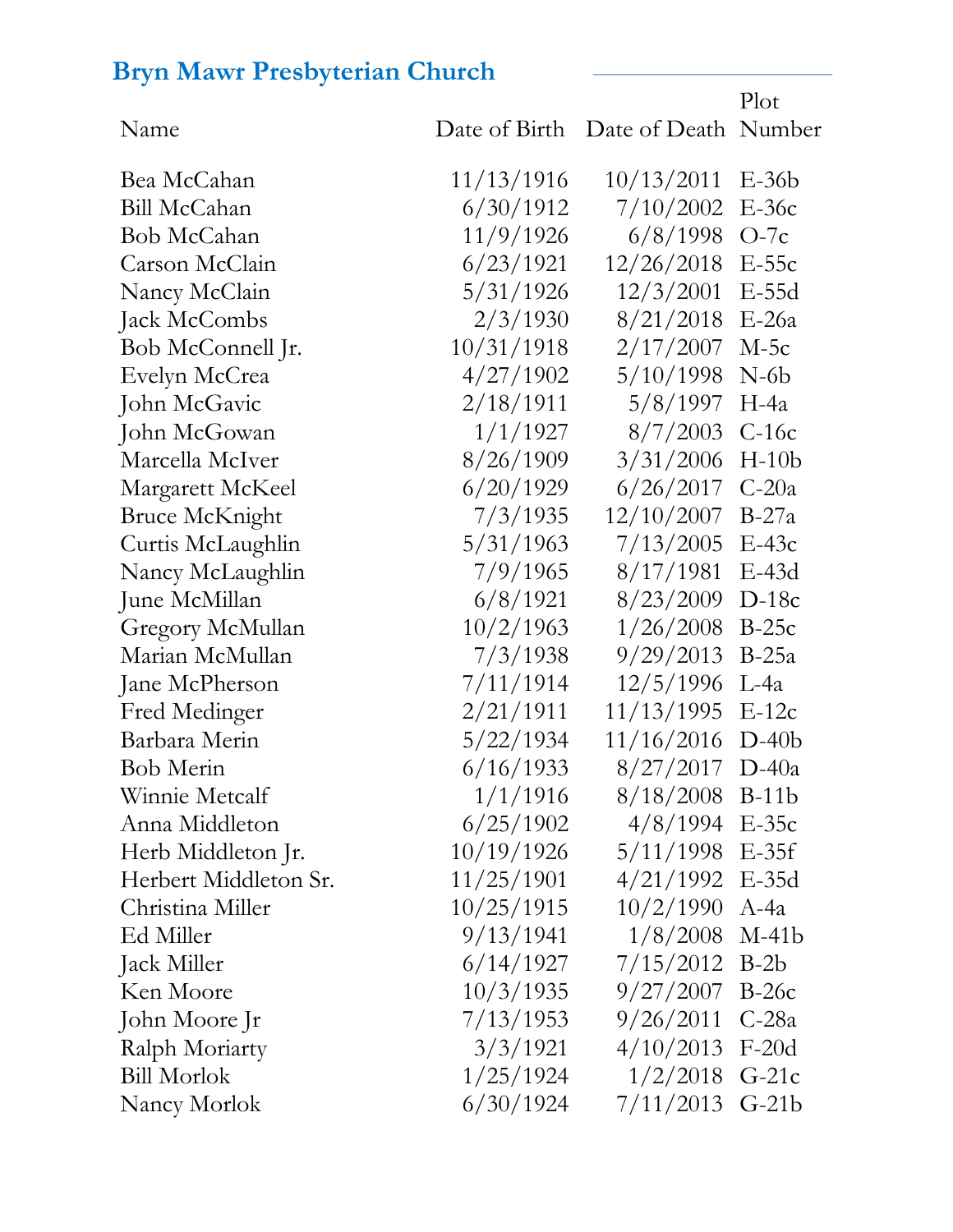|                      |            |                                    | Plot    |
|----------------------|------------|------------------------------------|---------|
| Name                 |            | Date of Birth Date of Death Number |         |
| Gordon Moyer         | 3/27/1921  | 3/30/2011                          | $D-26a$ |
| <b>Shirley Moyer</b> | 3/10/1921  | 3/20/2014                          | $D-26b$ |
| Liza Murdoch         | 9/8/1957   | 6/17/1999                          | $A-18c$ |
| Bev Murphy           | 6/17/1907  | $5/29/1994$ K-2c                   |         |
| Mary Murray          | 11/12/1906 | 2/17/1991                          | $H-5a$  |
| Andy Musser          | 12/28/1937 | $1/22/2012$ F-23c                  |         |
| N                    |            |                                    |         |
| Dick Nace            | 8/6/1927   | 6/4/2013                           | $F-7b$  |
| <b>Wenley Nelson</b> | 5/8/1907   | $7/30/1994$ B-8c                   |         |
| Nicholas Nieh        | 3/23/1921  | $1/17/2007$ E-19b                  |         |
| Marie Nikazy         | 11/3/1913  | $3/3/1992$ N-9b                    |         |
| William Nuessle      | 1/27/1968  | $9/12/1984$ J-8c                   |         |
| O                    |            |                                    |         |
| <b>Bob Oberly</b>    | 9/10/1931  | $1/1/2002$ D-16c                   |         |
| Sally Odiorne        | 3/6/1943   | $5/10/2012$ E-17b                  |         |
| John Oxtoby          | 9/14/1910  | $1/2/1991$ L-11c                   |         |
| ${\bf P}$            |            |                                    |         |
| Norton Paden         | 9/19/1951  | $1/27/2010$ G-21d                  |         |
| Ruth Parker          | 3/21/1918  | 6/24/2019                          | $A-10a$ |
| <b>Bill Parsons</b>  | 1/21/1917  | 12/14/1996 E-13b                   |         |
| Johnny Parsons       | 2/9/1949   | $6/4/2002$ E-13a                   |         |
| Peg Patton           | 7/3/1918   | $7/1/2000$ O-13d                   |         |
| Sonja Peltz          | 9/22/1935  | 1/7/1991                           | $M-11c$ |
| <b>Molly Peters</b>  | 6/27/1920  | $2/18/2004$ C-5b                   |         |
| Neil Peterson        | 4/23/1939  | $1/4/1995$ H-14c                   |         |
| John Philbrick III   | 2/10/1927  | 11/28/2009 J-44c                   |         |
| William Pickett      | 12/14/1905 | 3/11/1987                          | $B-10c$ |
| L. Fran Platt        | 2/17/1911  | $1/30/1999$ C-8b                   |         |
| Jane Polk            | 6/13/1934  | $1/5/2017$ F-25a                   |         |
| Sara Powell          | 2/12/1915  | $8/3/2008$ K-12c                   |         |
| Jim Pratt            | 3/28/1935  | $4/13/2015$ A-35b                  |         |
| H. Price             | 12/15/1924 | 12/11/2011                         | $A-40a$ |
|                      |            |                                    |         |

#### **R**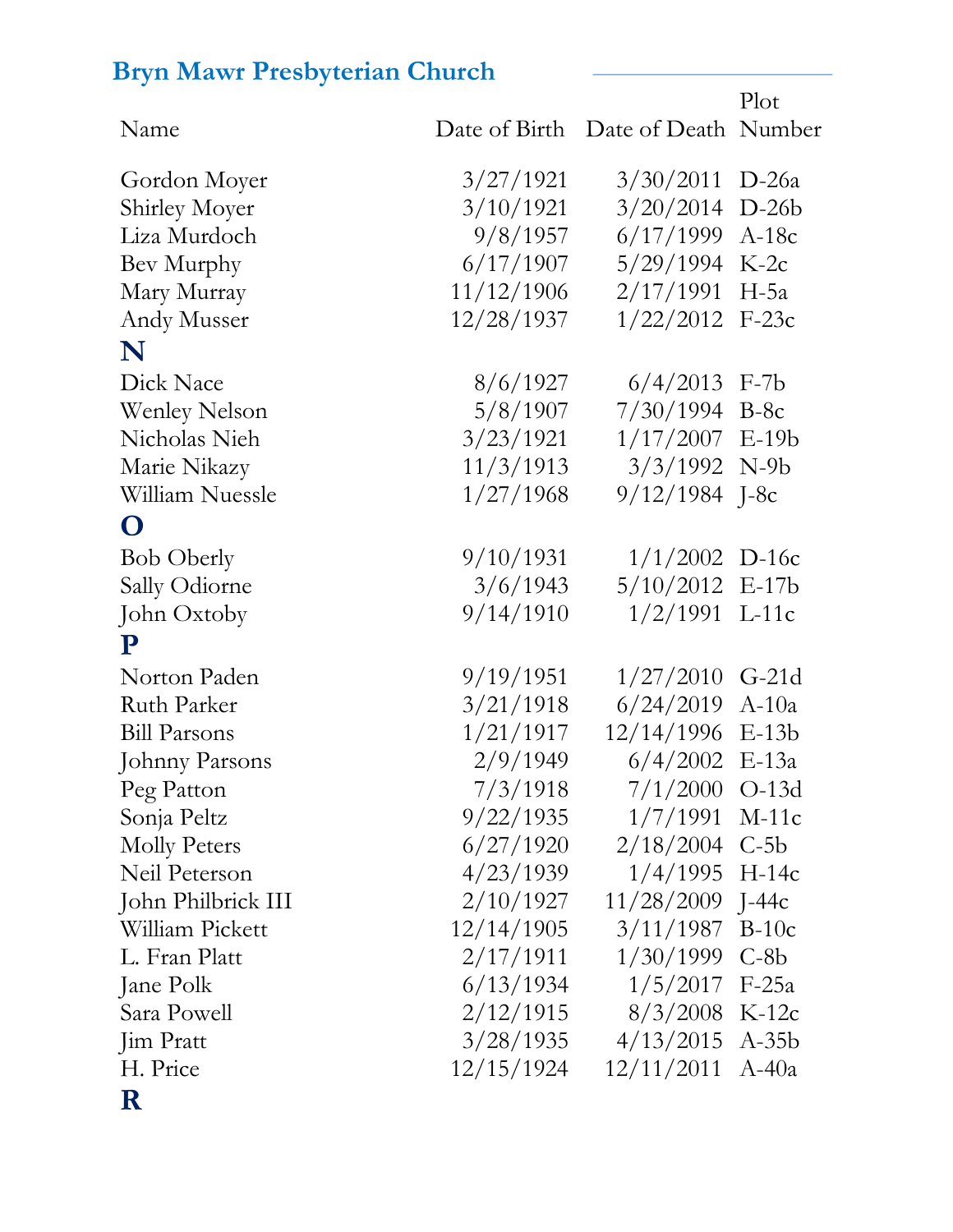|                        |               |                              | Plot    |
|------------------------|---------------|------------------------------|---------|
| Name                   | Date of Birth | Date of Death Number         |         |
| Art Rainey             | 10/8/1943     | 12/17/2017                   | $B-22c$ |
| Nancy Rainey           | 8/29/1945     | 1/19/2017                    | $B-22b$ |
| Neil Rankine           | 12/14/1917    | 3/20/1993                    | $N-13b$ |
| Mary Rebmann           | 5/25/1904     | 3/28/1993                    | $L-3a$  |
| Carolyn Reed           | 10/1/1932     | 2/15/1993                    | $D-13c$ |
| Kathy Reed             | 1/10/1945     | 10/22/2018                   | $S-50a$ |
| Marge Reichel          | 3/9/1920      | 6/27/2005                    | $G-6b$  |
| Horace Reider          | 4/11/1915     | 5/9/2007                     | $D-24b$ |
| Gibby Rhoads           | 3/15/1916     | 4/17/1991                    | $N-11c$ |
| Harry Rieger Jr.       | 5/20/1932     | 8/14/2013                    | $C-48b$ |
| <b>Baird Ritter</b>    | 3/18/1928     | 12/27/2016                   | $G-05a$ |
| Gwenyth Roberts        | 10/20/1935    | 8/25/2011                    | $A$ -7a |
| Jim Roberts            | 4/10/1926     | 3/10/1992                    | $O-13c$ |
| J. Roberts Jr.         | 1/30/1955     | 9/12/2010                    | $O-13b$ |
| Peg Roeper             | 7/24/1904     | 10/11/2000                   | $B-7a$  |
| Patty Ross             | 5/13/1937     | 11/20/2017                   | F-9d    |
| Ruth Rue               | 11/24/1918    | 1/28/1992                    | $H-12b$ |
| Karl Rugart Jr.        | 6/23/1923     | 4/30/2014                    | $N-8d$  |
| S                      |               |                              |         |
| Ralph Saul             | 5/21/1922     | 10/4/2016                    | $G-14c$ |
| <b>Bob Sayre</b>       | 8/21/1915     | 3/26/2006                    | $E-54d$ |
| Roy Schmickel          | 1/9/1936      | 4/25/1991                    | $C-12c$ |
| Jim Schnaars           | 4/8/1922      | $9/26/2012$ I-2c             |         |
| Nancy Schnebly         | 1/1/1933      | $10/13/2005$ B-13c           |         |
| Vincent Schneider      | 8/4/1900      | $2/23/1987$ G-1b             |         |
| <b>Jim Selby</b>       |               | $2/10/1916$ $11/5/1993$ J-2d |         |
| Jay Selby Jr           | 3/4/1949      | $7/31/2000$ J-2b             |         |
| Joe Seybert            | 5/26/1928     | $3/8/1999$ F-18c             |         |
| Jack Shaw              | 1/15/1927     | $4/15/2004$ A-23d            |         |
| Carol Shearer          | 1/3/1923      | $6/14/1996$ A-53b            |         |
| <b>Charles Shearer</b> | 7/30/1931     | $12/2/2012$ B-4c             |         |
| Julia Shoemaker        |               | $9/28/1906$ $8/9/1998$ C-1d  |         |
| Flora Shore            | 12/8/1922     | $6/1/1980$ D-2c              |         |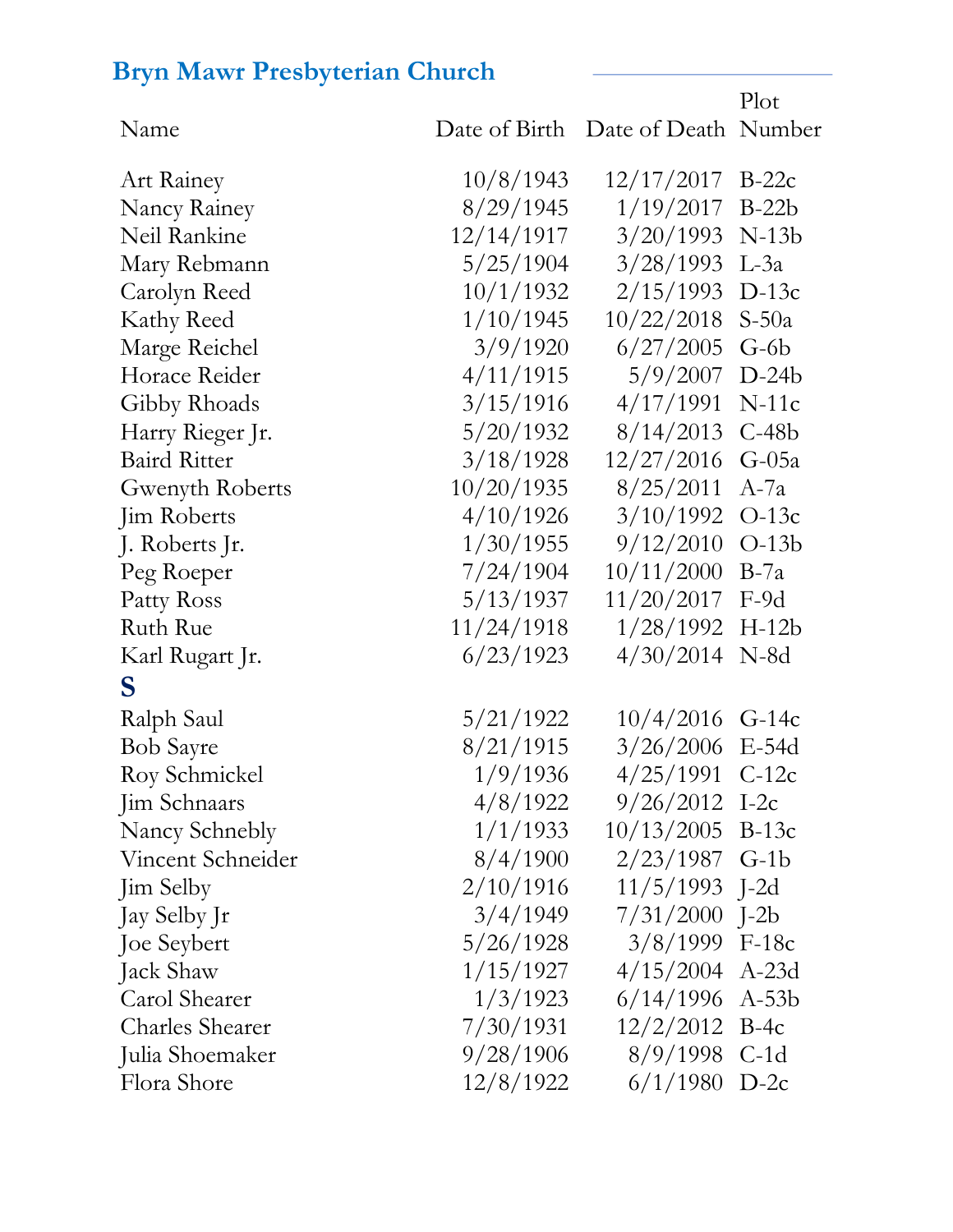Name Date of Birth Date of Death Number William Shore 5/4/1954 11/5/1982 D-2b Maria Showalter 9/26/1953 11/26/2009 H-48b Ed Shultz 9/29/1917 5/12/2006 K-6b Louise Shultz 11/7/1924 2/23/2004 K-6c Charles Siegfried 12/11/1901 10/25/1994 E-10b Susan Skillman 9/17/1937 10/23/1949 E-2b Sydney Skillman 12/30/1908 3/25/1984 E-2c Russell Sloan  $\frac{4}{18/1920}$   $\frac{3}{26/2008}$  O-8c Anne Smith 10/13/1926 12/13/2008 C-26a Grace Smith 7/27/1916 11/17/1989 O-4a James W. Smith 12/27/1925 6/14/2020 C-26b Philip Smith  $3/25/1964$  9/30/1993 F-13c Ginny Smith 5/25/1933 10/15/2018 G-8d Thorny Smith 3/12/1927 3/6/2007 G-8c Chuck Soltis 2/21/1939 4/6/2019 E-41a Joan Soltis 7/18/1918 11/19/2018 E-41d Dick Sorlien 6/23/1922 1/7/2008 C-22b Eleanor Speer 7/10/1926 11/22/2009 J-7d Louise Steele 4/14/1915 6/21/1993 L-5c Tom Steele 10/3/1916 7/6/2001 L-5b Betty Steinmeyer 7/30/1925 10/18/2004 H-5c John Stelwagon 5/11/1927 5/12/2008 E-40a Frederick Stelwagon Jr. 11/10/1929 11/30/1982 E-7c John J. Stetzer, III 4/27/1939 7/31/2020 I-10b John Stetzer Jr. 8/6/1909 6/14/1990 I-11c Ann Stilwell 7/10/1918 7/25/1997 J-3a Elvin Stoltzfus 12/1/1937 7/24/2014 G-22c Nancy Stromberg 5/8/1940 3/5/2004 M-14a Howard Sullivan Jr. 2/26/1927 10/10/1991 E-6c Carleton Surbeck 9/6/1905 7/3/1986 E-46d David Surbeck 11/22/1941 7/23/2008 E-46b Eun Hi Synn 5/3/1935 9/12/2018 A-39a **T**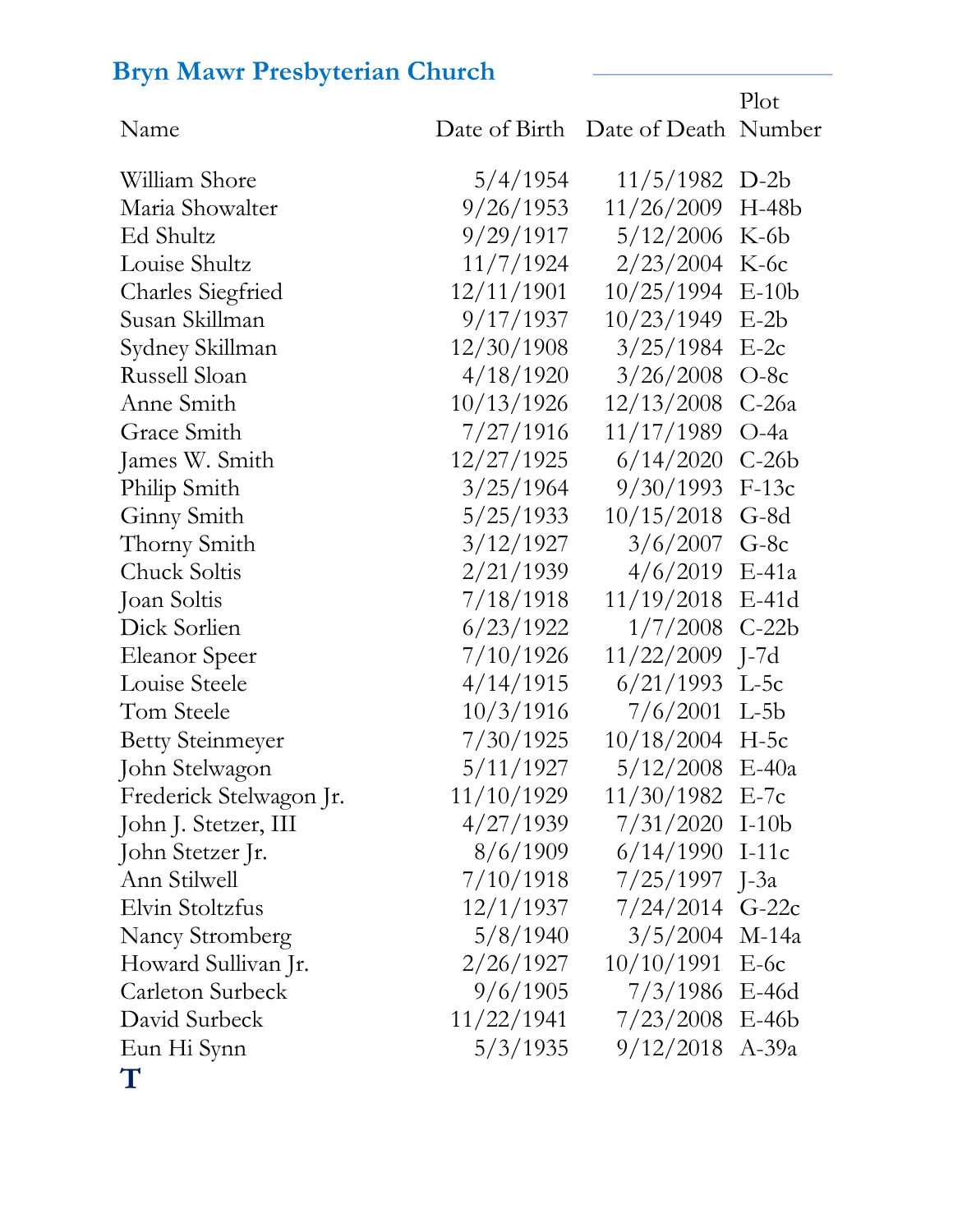| Name                  |            | Date of Birth Date of Death Number | 1. IOF  |
|-----------------------|------------|------------------------------------|---------|
| Jim Tabb              | 3/11/1941  | 2/20/1994                          | $K-13c$ |
| Phyllis Taggart       | 8/13/1927  | 12/3/2002                          | $E-6b$  |
| John Tait             | 7/8/1932   | 11/9/2019                          | $J-11c$ |
| Mary Talbot           | 4/8/1920   | 10/24/2008                         | $C-6b$  |
| Russell Talbot        | 6/14/1906  | 12/30/1988                         | $A-11c$ |
| Jane Tate             | 3/24/1919  | 9/10/2009                          | $I-08b$ |
| Dick Taylor           | 4/26/1915  | 6/15/2005                          | $E-12a$ |
| Doris Taylor          | 11/6/1913  | 6/28/2003                          | $M-14c$ |
| Jean Taylor           | 5/29/1934  | 12/8/2017                          | $A-21b$ |
| Lee Taylor            | 3/7/1911   | 10/7/2003                          | $K-11b$ |
| Bill Taylor Jr.       | 4/24/1911  | 8/28/2005                          | $M-14b$ |
| Alice Tilford         | 1/27/1912  | 5/6/2001                           | $G-9b$  |
| <b>Bob Trout</b>      | 4/21/1922  | 3/4/2013                           | $K-4c$  |
| <b>Edith Trumpler</b> | 4/21/1914  | 10/22/1997                         | $L-4b$  |
| Lud Truscott          | 9/21/1927  | 1/22/2014                          | $A-24a$ |
| Jeffrey Tucker        | 3/25/1958  | 7/5/2017                           | $E-25d$ |
| Mary Turner           | 1/7/1927   | 1/7/2005                           | $K-9a$  |
| U                     |            |                                    |         |
| Jane Utz              | 4/11/1922  | $10/26/2003$ D-5a                  |         |
| $\mathbf V$           |            |                                    |         |
| Malin VanAntwerp      | 10/14/1931 | 4/30/2010                          | $A-35d$ |
| Ethel VanderVeer      | 9/28/1903  | 10/15/2003                         | $C-4b$  |
| Joe VanderVeer        | 3/31/1905  | $3/10/1998$ C-4c                   |         |
| Varner Vaughan        | 10/18/1909 | 7/4/1982 E-49d                     |         |
| Violet Viehe-Naess    | 6/1/1923   | $7/20/2020$ C-18b                  |         |
| Ivar Viehe-Naess      | 9/11/1914  | $6/6/1999$ C-18c                   |         |
| Virginia Vigneron     | 12/5/1906  | $9/3/1994$ J-7a                    |         |
| W                     |            |                                    |         |
| Art Wagner            | 7/19/1917  | $3/14/2004$ D-15b                  |         |
| <b>Betty Walker</b>   | 2/25/1918  | $6/8/1992$ J-3c                    |         |
| John Walsh            | 8/12/1930  | $12/4/2013$ S-52b                  |         |
| Wayne Walters         | 5/28/1947  | $5/9/2002$ A-20c                   |         |
| Joe Waltman           | 11/24/1949 | $2/13/2003$ A-24c                  |         |

 $P_{\text{lot}}$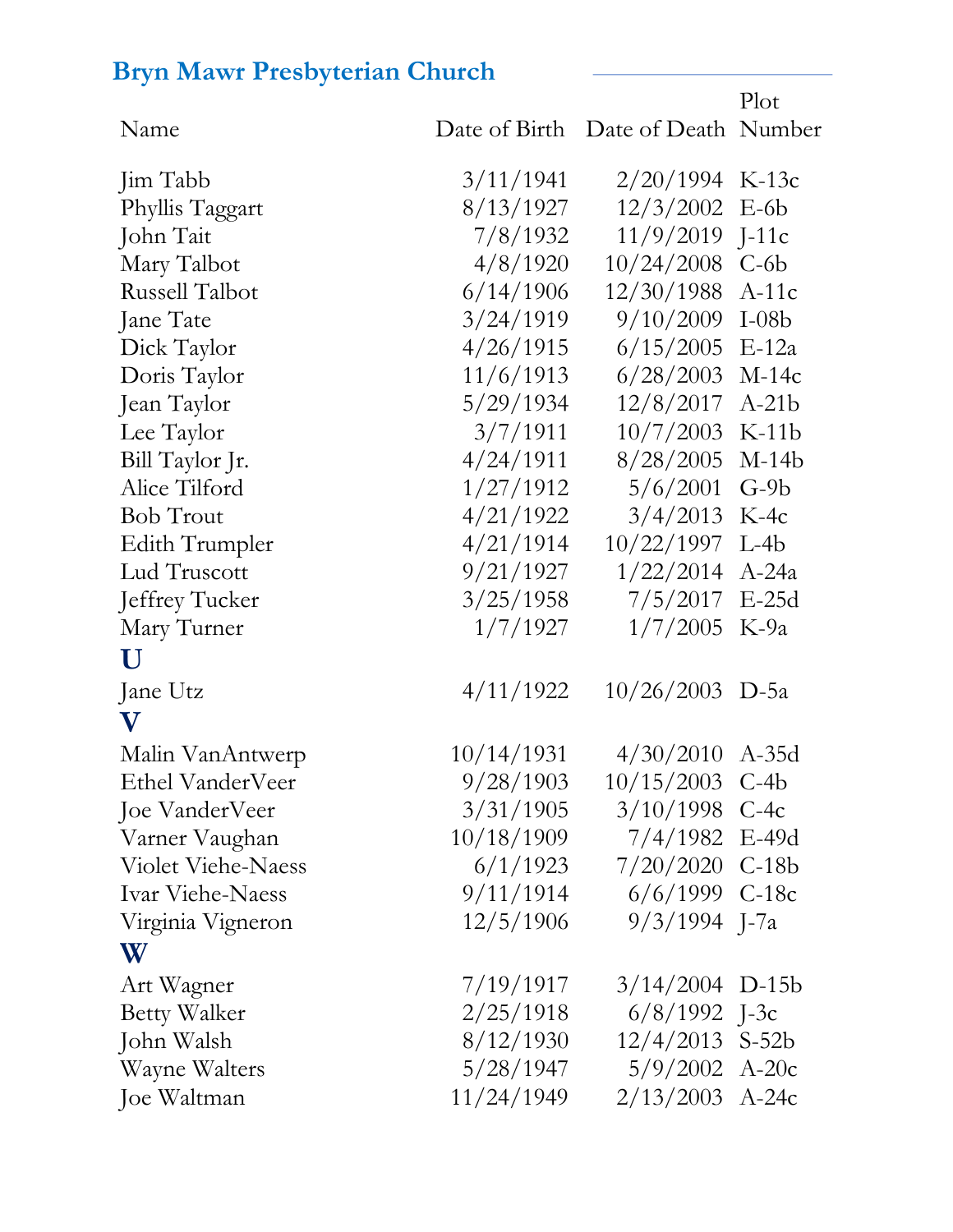Name Date of Birth Date of Death Number Plot Linda Waltman 1/2/1948 6/13/2014 A-24b Bob Ward 7/10/1924 2/8/1996 A-59c Edith Ward 7/16/1949 11/3/1987 G-10c Janice Ward 10/23/1933 11/6/2008 A-59d Dave Watermulder 11/16/1920 4/11/2015 E-47d Elinor Wattles 10/11/1922 3/8/2015 K-3b Francis Wayman 12/6/1910 12/28/1991 F-3a Tom Weary 2/15/1925 5/11/1999 L-3c Nola Webb 8/26/1923 2/20/2015 S-44a Barrie Wentz  $10/1/1922$  9/5/1991 M-3c Ted Wentz  $1/9/1924$   $3/7/2004$  M-3b Jeannette Wermuth 6/10/1916 9/26/2000 A-4b Jacquie Whipple 6/18/1930 9/12/2004 C-23c Gladis Whitcraft 11/19/1900 12/25/1985 I-4a Corine Whiteman 6/4/1913 12/14/2000 M-12b Con Wickham Jr. 8/6/1914 5/1/1996 E-15c Erma Wigington 2/22/1915 9/25/1985 K-3a W. Jim Wigington 5/20/1943 10/7/1998 K-3d J. Wilk Wilkerson 8/25/1919 6/28/1992 L-12c Mary-Louise Willis 4/14/1919 10/23/2006 H-24b T. Willis 6/19/1919 7/15/1990 H-24d Bill Wilson 10/25/1929 12/2/2016 C-15d Bob Wilson Jr 8/22/1911 8/24/2001 A-3a Steve Wing Jr 5/20/1918 3/8/2001 A-8c Gene Wolf 5/25/1939 12/12/2002 E-21d Molly Wood 4/11/1901 6/15/1998 N-3b Bob Woodcock 8/24/1927 8/15/2016 F-7c H. Palmer Woodcock, Jr. 4/9/1925 7/17/2020 D-9c **Y** Dorothy Yeakel 2/23/1910 11/27/1994 J-14c Paul Yeakel 12/7/1907 2/17/1997 J-14b Sally Yeats 8/21/1917 9/28/1990 K-5b Bob Young 3/31/1921 10/15/2018 J-9b